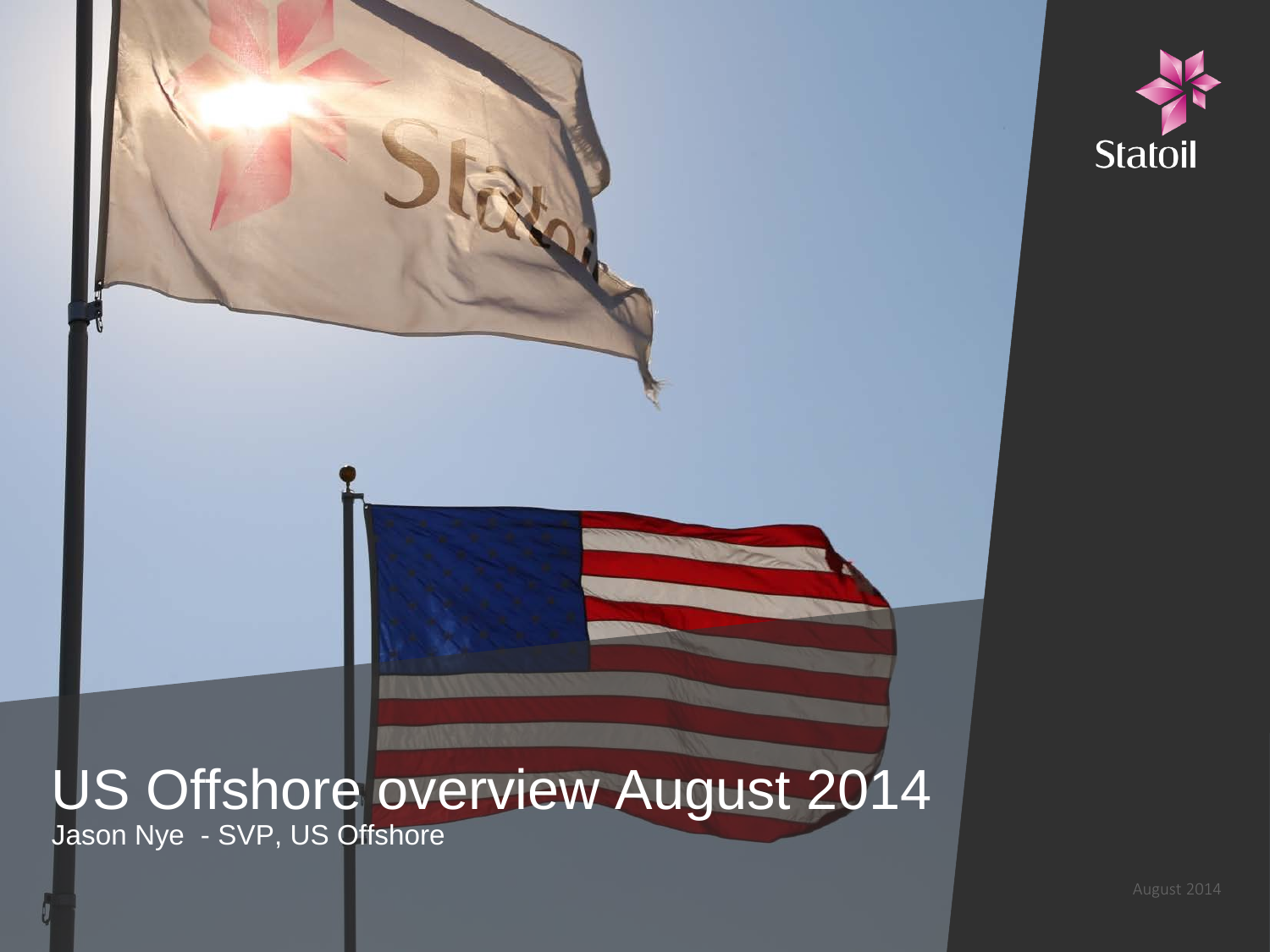## Forward looking statements

This presentation material contains certain forward-looking statements that involve risks and uncertainties. In some cases, we use words such as "aim", "ambition", "believe", "continue", "could", "estimate", "expect", "focus", "intend", "likely", "may", "outlook", "plan", "potential", "strategy", "will", "guidance" and similar expressions to identify forward-looking statements. All statements other than statements of historical fact, including, among others, statements regarding future financial position, results of operations and cash flows; changes in the fair value of derivatives; future financial ratios and information; future financial or operational portfolio or performance; future market position and conditions; business strategy; growth strategy; future impact of accounting policy judgments; sales, trading and market strategies; research and development initiatives and strategy; market outlook and future economic projections and assumptions; competitive position; projected regularity and performance levels; expectations related to our recent transactions, projects and discoveries, such as discoveries in the Bay du Nord prospect in the Flemish Pass Basin offshore Newfoundland as well as on the NCS; the termination of the full-scale carbon capture project at Mongstad; Statoil's interest in the OMV-operated Wisting Central oil discovery in the Hoop area; completion and results of acquisitions, disposals and other contractual arrangements; reserve information; future margins; projected returns; future levels, timing or development of capacity, reserves or resources; future decline of mature fields; planned maintenance (and the effects thereof); oil and gas production forecasts and reporting; domestic and international growth, expectations and development of production, projects, pipelines or resources; estimates related to production and development levels and dates; operational expectations, estimates, schedules and costs; exploration and development activities, plans and expectations; projections and expectations for upstream and downstream activities; oil, gas, alternative fuel and energy prices; oil, gas, alternative fuel and energy supply and demand; natural gas contract prices; timing of gas off-take; technological innovation, implementation, position and expectations; projected operational costs or savings; projected unit of production cost; our ability to create or improve value; future sources of financing; exploration and project development expenditure; effectiveness of our internal policies and plans; our ability to manage our risk exposure; our liquidity levels and management; estimated or future liabilities, obligations or expenses and how such liabilities, obligations and expenses are structured; expected impact of currency and interest rate fluctuations; expectations related to contractual or financial counterparties; capital expenditure estimates and expectations; projected outcome, objectives of management for future operations; impact of PSA effects; projected impact or timing of administrative or governmental rules, standards, decisions, standards or laws (including taxation laws); estimated costs of removal and abandonment; estimated lease payments and gas transport commitments are forward-looking statements. You should not place undue reliance on these forwardlooking statements. Our actual results could differ materially from those anticipated in the forwardlooking statements for many reasons, including the risks described above in "Financial Risk update".

These forward-looking statements reflect current views about future events and are, by their nature, subject to significant risks and uncertainties because they relate to events and depend on circumstances that will occur in the future. There are a number of factors that could cause actual results and developments to differ materially from those expressed or implied by these forward-looking statements, including levels of industry product supply, demand and pricing; price and availability of alternative fuels; currency exchange rate and interest rate fluctuations; the political and economic policies of Norway and other oil-producing countries; EU directives; general economic conditions; political and social stability and economic growth in relevant areas of the world; Euro-zone uncertainty; global political events and actions, including war, terrorism and sanctions; security breaches, including breaches of our digital infrastructure (cybersecurity); changes or uncertainty in or non-compliance with laws and governmental regulations; the timing of bringing new fields on stream; an inability to exploit growth or investment opportunities; material differences from reserves estimates; unsuccessful drilling; an inability to find and develop reserves; ineffectiveness of crisis management systems; adverse changes in tax regimes; the development and use of new technology; geological or technical difficulties; operational problems; operator error; inadequate insurance coverage; the lack of necessary transportation infrastructure when a field is in a remote location and other transportation problems; the actions of competitors; the actions of field partners; the actions of governments (including the Norwegian state as majority shareholder); counterparty defaults; natural disasters and adverse weather conditions, climate change, and other changes to business conditions; failure to meet our ethical and social standards; an inability to attract and retain personnel; relevant governmental approvals (including in relation to the agreement with Wintershall); industrial actions by workers and other factors discussed elsewhere in this report. Additional information, including information on factors that may affect Statoil's business, is contained in Statoil's Annual Report on Form 20-F for the year ended December 31, 2012, filed with the U.S. Securities and Exchange Commission, which can be found on Statoil's website at www.statoil.com.

Although we believe that the expectations reflected in the forward-looking statements are reasonable, we cannot assure you that our future results, level of activity, performance or achievements will meet these expectations. Moreover, neither we nor any other person assumes responsibility for the accuracy and completeness of the forward-looking statements. Unless we are required by law to update these statements, we will not necessarily update any of these statements after the date of this report, either to make them conform to actual results or changes in our expectations.

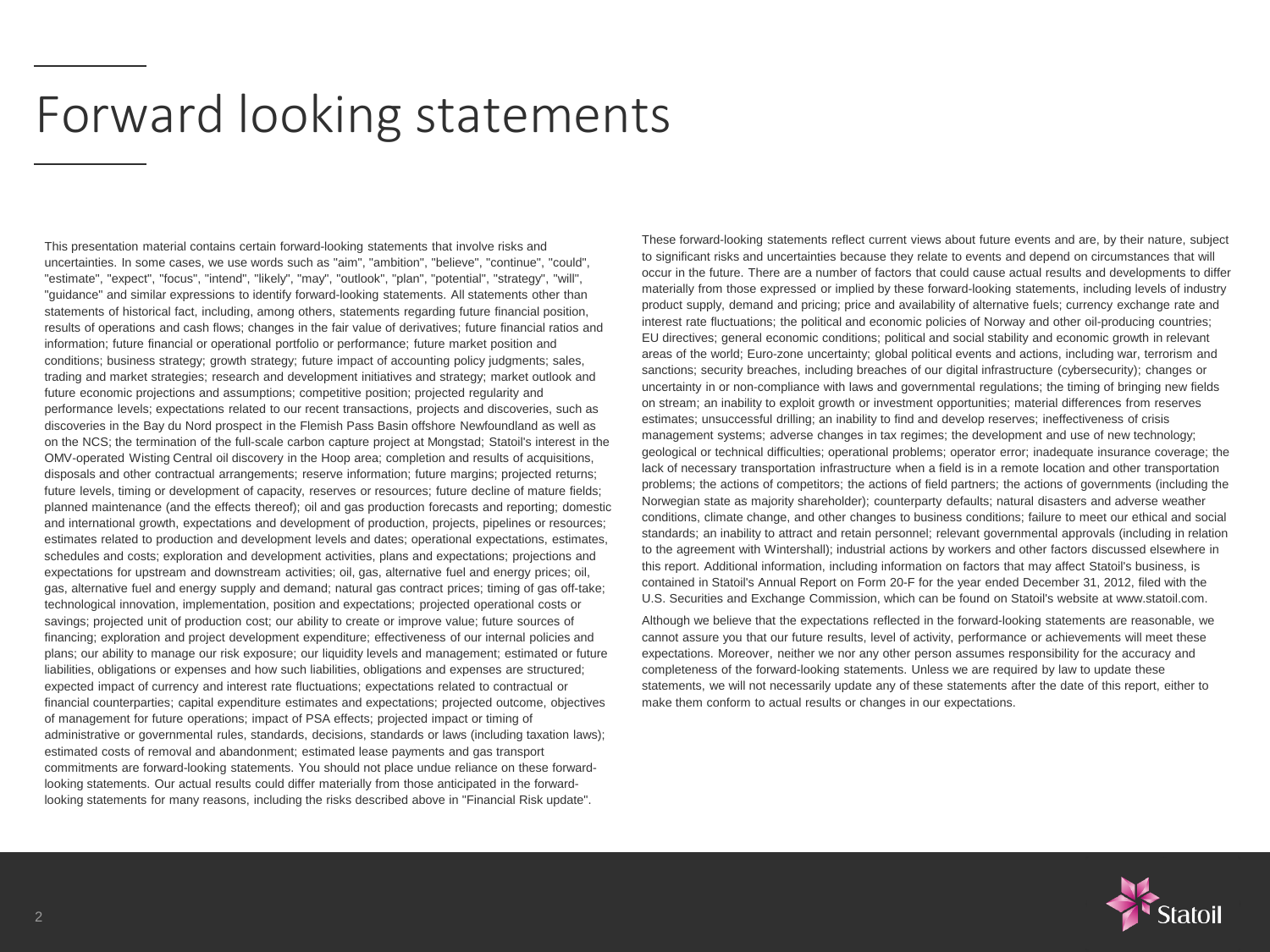## North America competitively positioned



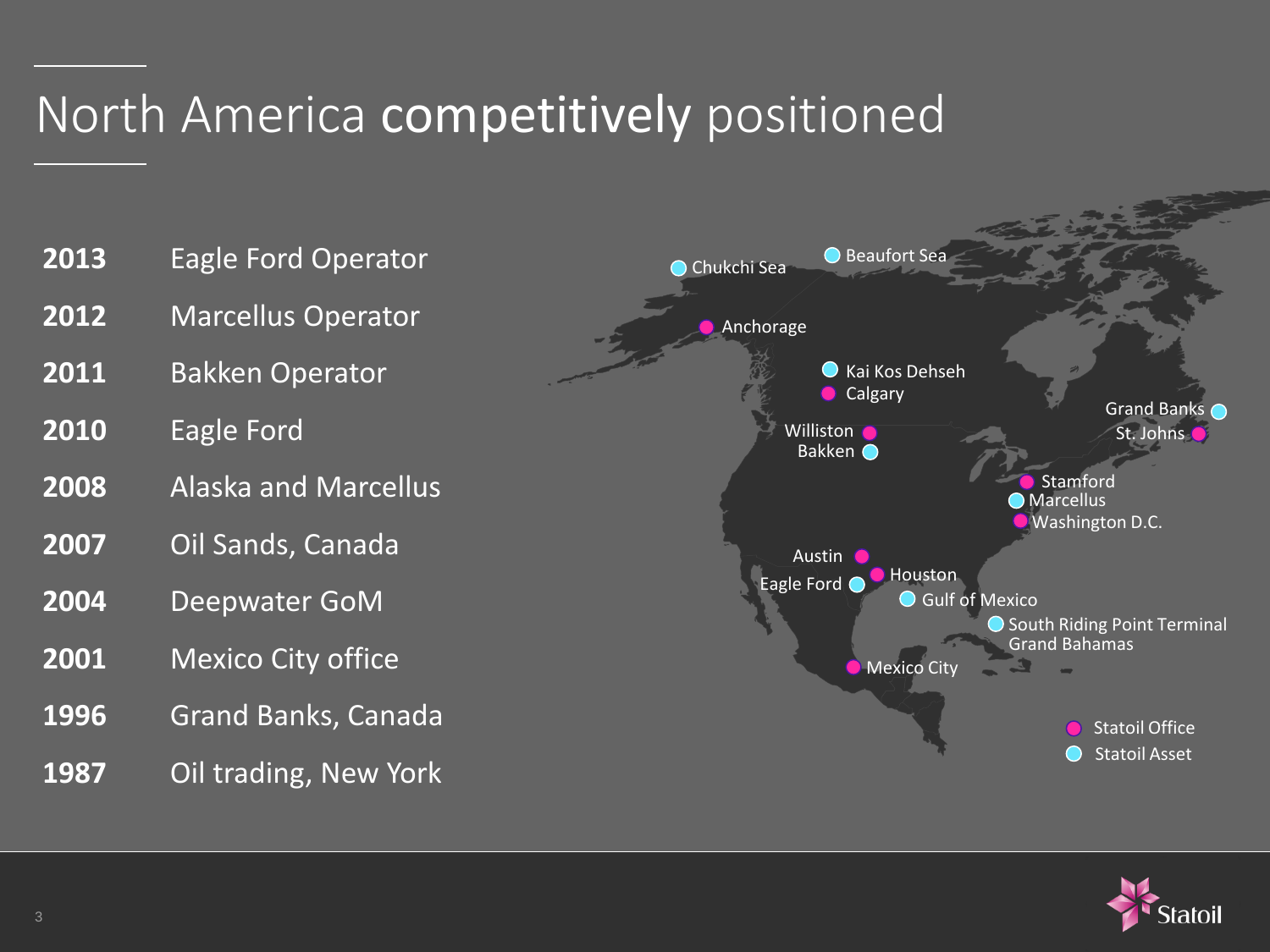## Pursuing high quality prospects

#### **Chukchi Sea**

- 55 leases
- Evaluation mode

#### **Gulf of Mexico**

- +300 leases
- 7<sup>th</sup> largest lease holder in GOM

#### **East Coast Canada**

- Significant land position
- 18 month drilling program starting this fall
- The program will focus on both appraising the Bay du Nord discovery, as well as drilling new exploration prospects

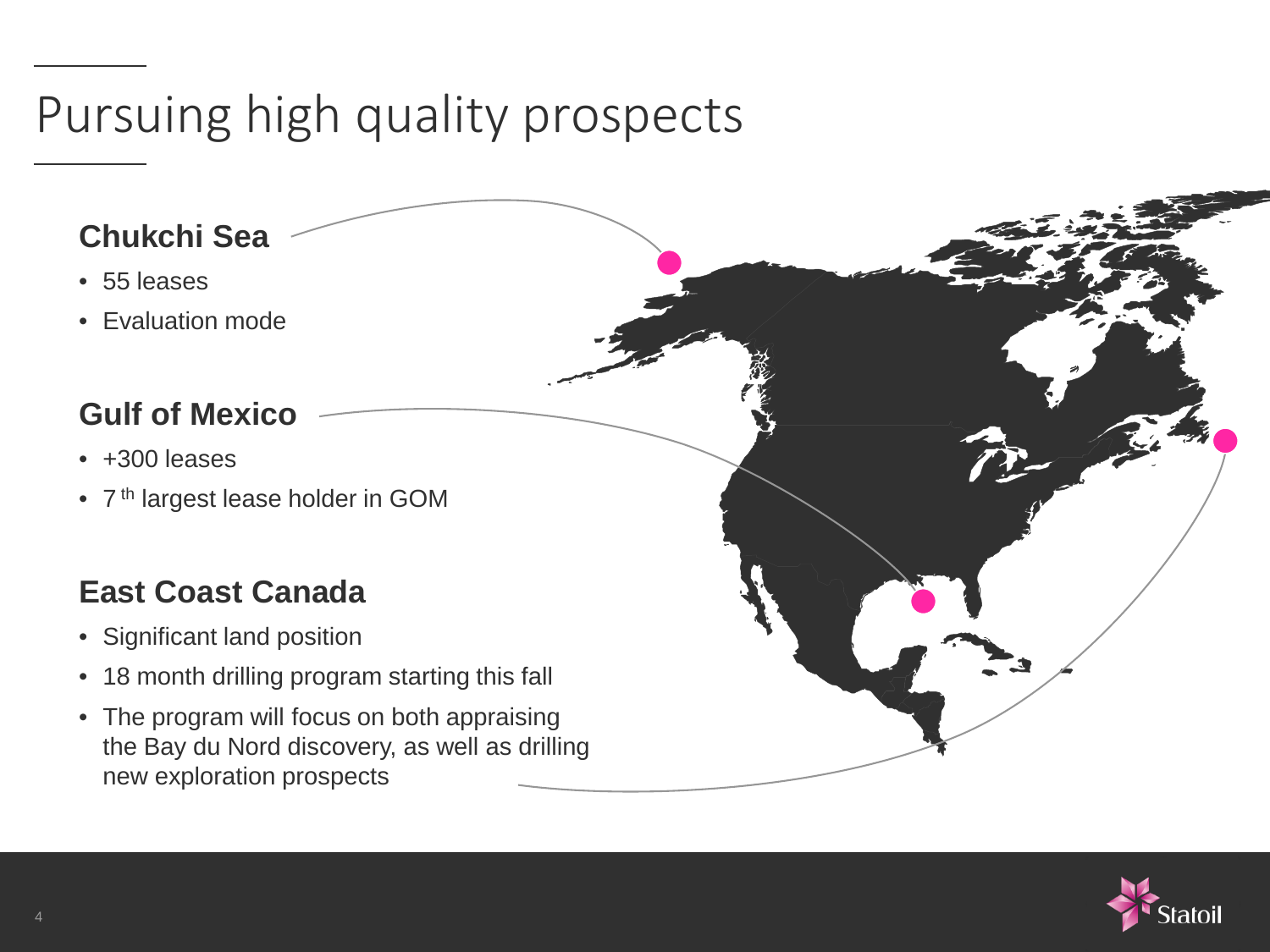# Gulf of Mexico: today and tomorrow



Entitlement production GoM production includes fields inherited from Norsk Hydro Source: Annual reports